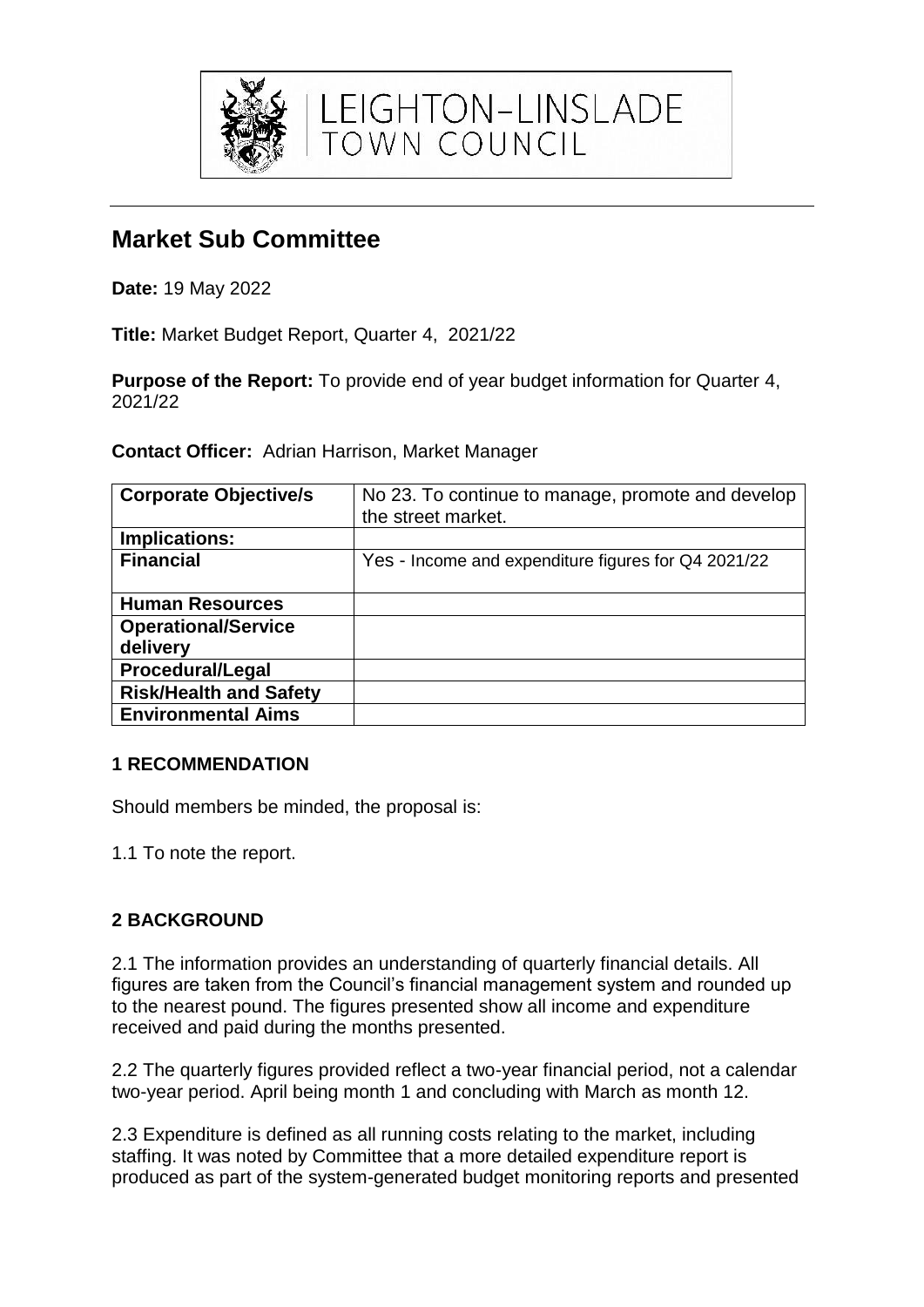to the parent committee - Cultural and Economic Services.

2.2 Committee will be aware that at the start of this financial year, 2021/2022, essential traders started paying rents from 12 April. Non-essential traders started paying rents 12 weeks later as per Policy and Finance Committee decision, (Ref. 197/PF).

2.3 From August 2021 a new market layout, post Covid -19 restrictions, was put in place allowing more casual traders and speciality markets to take place.

#### **3 FINANCIAL INFORMATION COVERING QUARTER 4, JANUARY TO MARCH 2021/22**



3.1 Income, expenditure, and net for January - March 2021/22.

| <b>Income Summary</b>    | $Jan-21$ | $Jan-22$ | $Feb-21$ | Feb-22   | $Mar-21$ | $Mar-22$  |
|--------------------------|----------|----------|----------|----------|----------|-----------|
|                          |          |          |          |          |          |           |
| <b>Total Income</b>      | 879.00   | 4,216.00 | 543.00   | 5,493.00 | 849.00   | 6,387.00  |
|                          | -£       | -£       | -£       | -£       | -f       | -£        |
| <b>Total Expenditure</b> | 7,990.00 | 8,999.00 | 9,573.00 | 8,447.00 | 7,141.00 | 12,229.00 |
|                          | -£       | -£       | -£       | -£       | -£       | -£        |
| <b>Total</b>             | 7,111.00 | 4,783.00 | 9,030.00 | 2,954.00 | 6,292.00 | 5,842.00  |

Note: One Saturday in February the adverse weather policy was invoked which affected the income for both the Charter Market and the Farmers and Producers Market.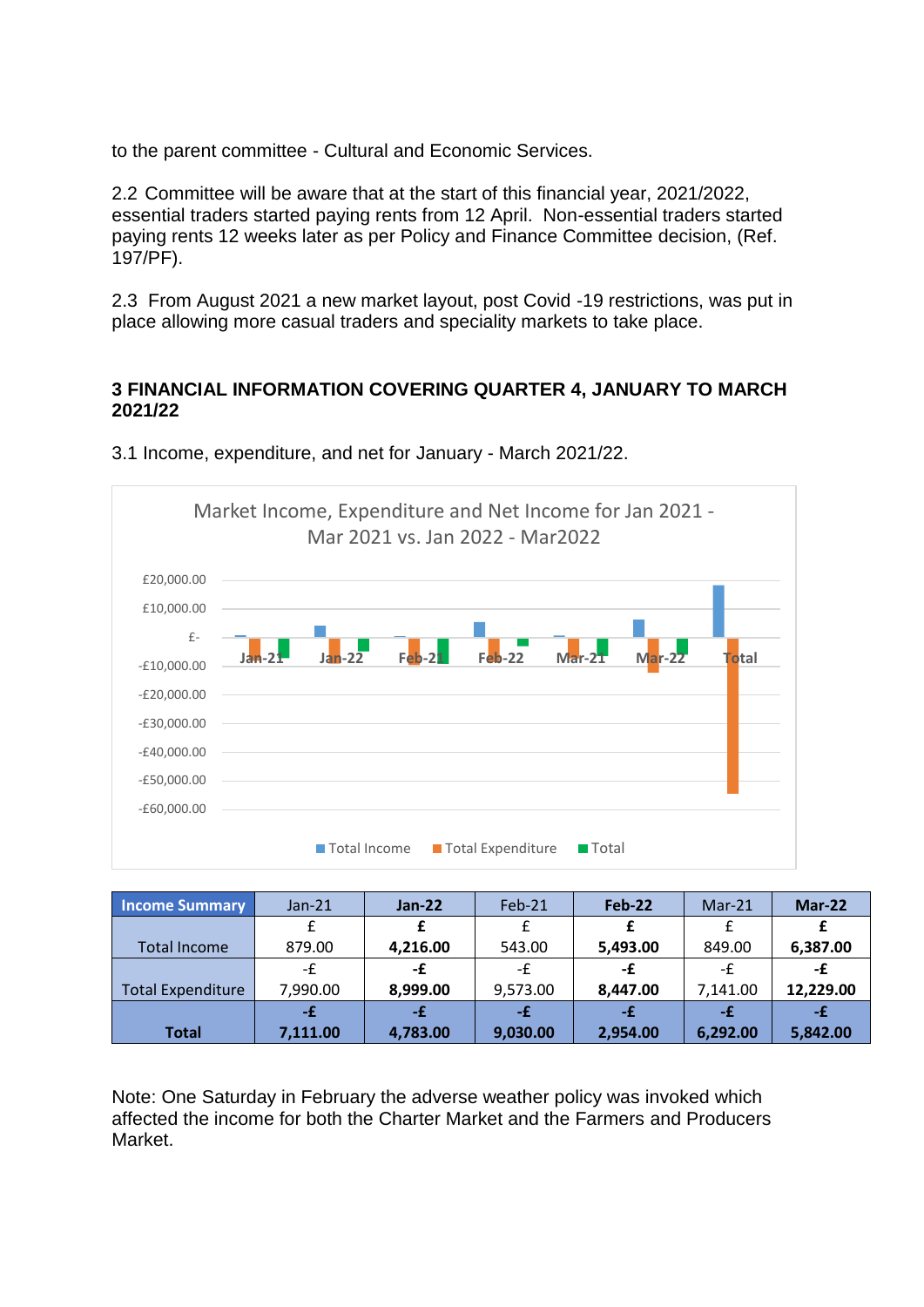#### **Income:**

All permanent traders receive four days holiday a year per trading day. Any further absence is charged and paid for.

Due to the change in the ETRO (experimental traffic road order), there was a short period between the end of the old ETRO and the new one being in place. Officers secured security services to manage the barriers thus ensuring the safety to both public and traders during the transition period. This has been managed under the current year's (2021/22) budget line.







The increase in speciality income reflects several events held in the last quarter. These include the visting Vegan Market and Street Food Heroes. The Handmade and Craft